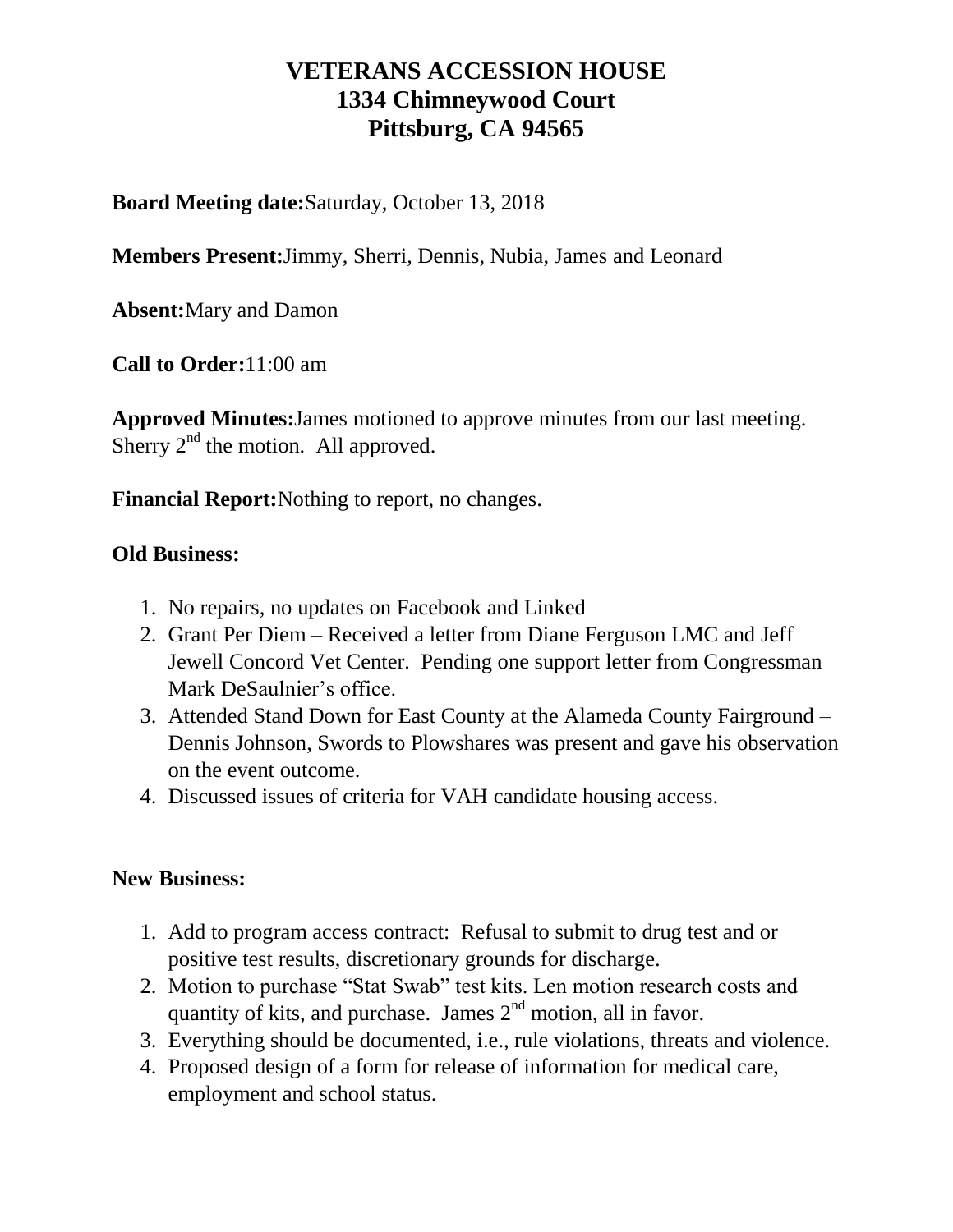# **VETERANS ACCESSION HOUSE 1334 Chimneywood Court Pittsburg, CA 94565**

- 5. Leonard proposed examination to design a form authorizing automatic deduction of rental cost. Nubia  $2<sup>nd</sup>$  motion, all in favor.
- 6. Leonard proposed design of a standard form to be included in candidate's packet authorizing Release of Information to VAH Organization.Nubia 2nd motion, all in favor.
- 7. Leonard plans to me with Jason Phegley, VOCO Design & Marketing. Discussion covered need to update pamphlets, business cards, and website presentation to incorporate existing dropdowns and add new material such as open house date and general VA services and programs.
- 8. Proposed plan for revisiting developing business plan to support expanded role of the organization.
- 9. James proposed exploration of a design of a form for release of liability before entering the program.